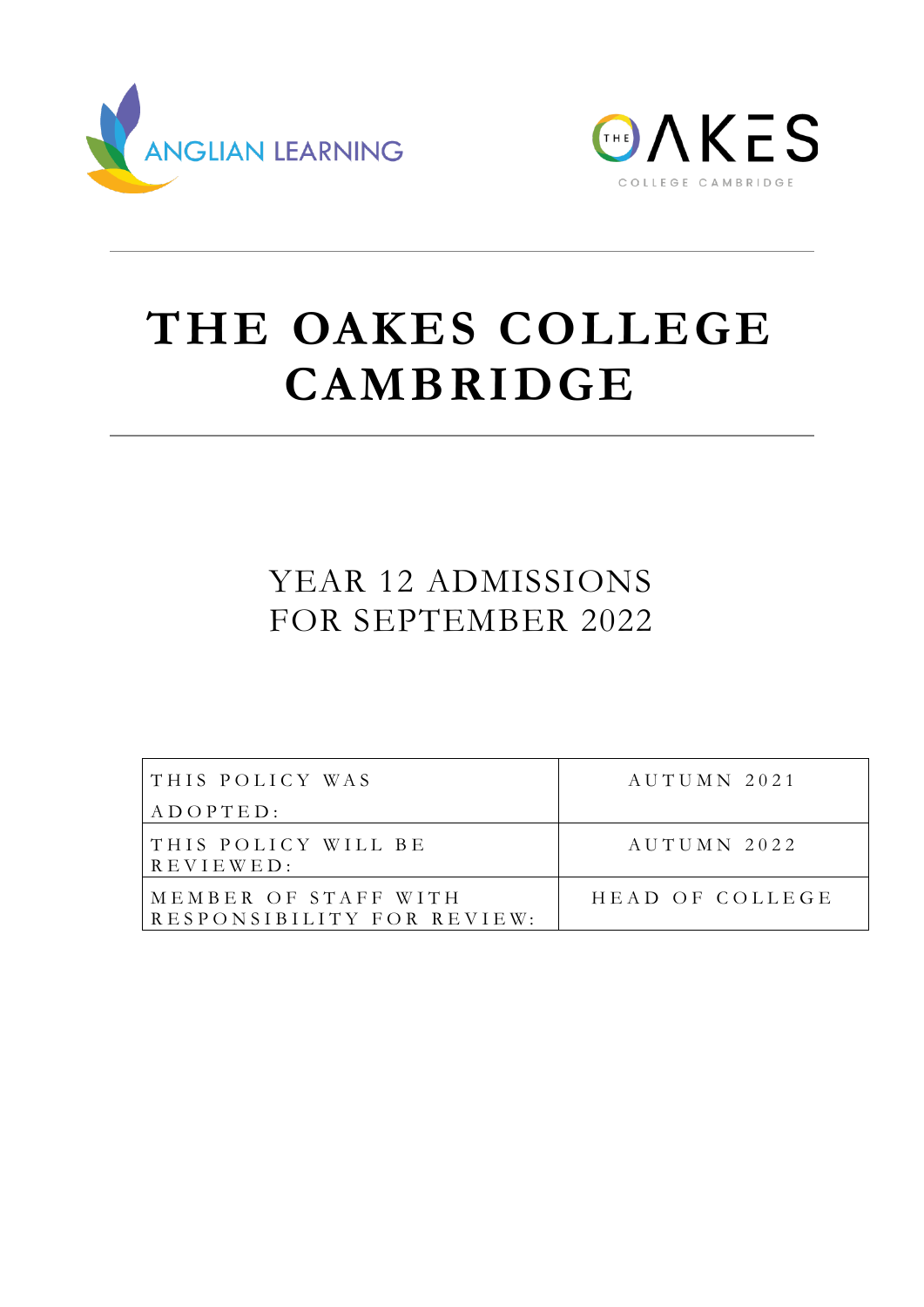#### **The Oakes College Cambridge at Netherhall Admission to the Sixth Form for September 2022-2023**

Applications for admission to the Sixth Form should be sent directly to The Oakes College Cambridge at Netherhall using the online platform, mychoice16.co.uk, by the published deadline date. If students are unable to use mychoice16, then a paper application form can be requested from the college office.

# **Entry Requirements**

**The college offers two level three pathways:**

- A-Level
- Applied courses BTEC or Cambridge Technical

The entry requirements are set out below:

# **A-level**

The minimum requirement is 7 GCSE or equivalent passes at grades 4-9 in an appropriate range of subjects, including Maths and English at grade 4 or above. We may, however, review the grades depending on the courses selected and the intended plan of the student. Individual subjects have specific entry requirements:

- English Language and Literature and English Literature require GCSE grade 6 or above in English Language and Literature
- Maths/Further Maths require GCSE grade 7 or above in Mathematics
- Biology, Chemistry and Physics require GCSE Grade 6 or above in Science and Grade 6 or above in Mathematics
- Economics/Business we would normally expect students to have achieved a GCSE grade 5 or above in Mathematics
- Geography we would normally expect students to have achieved a GCSE grade 5 or above in Mathematics
- Law GCSE grade 6 or above is preferable in at least one of your English subjects, or alternatively, in a humanities/essay-based subject
- Politics GCSE grade 5 or above in English Language and Literature is required
- Psychology GCSE grade 5 or above is advised in Mathematics

Where a student continues on to an A-Level from a GCSE subject, it is advisable for a student to have a minimum of a grade 5.

The college will accept one BTEC at Merit level as one GCSE equivalent.

# **Applied Courses**

The minimum requirement is 5 GCSE or equivalent passes at grade 4 or above in an appropriate range of subjects, including Maths and English at grade 4 or above. This is conditional on a student studying 3 Applied courses only. We may, however, review the grades depending on the courses selected and the intended plan of the student.

The college will accept one BTEC at Merit level as one GCSE.

#### **Admission Number**

The Year 12 cohort is expected to be in the range 150 to 200 students.

Please note that admission to the college is not the same as admission onto individual courses, which may already be full. In such cases, applicants will be advised of alternative course options.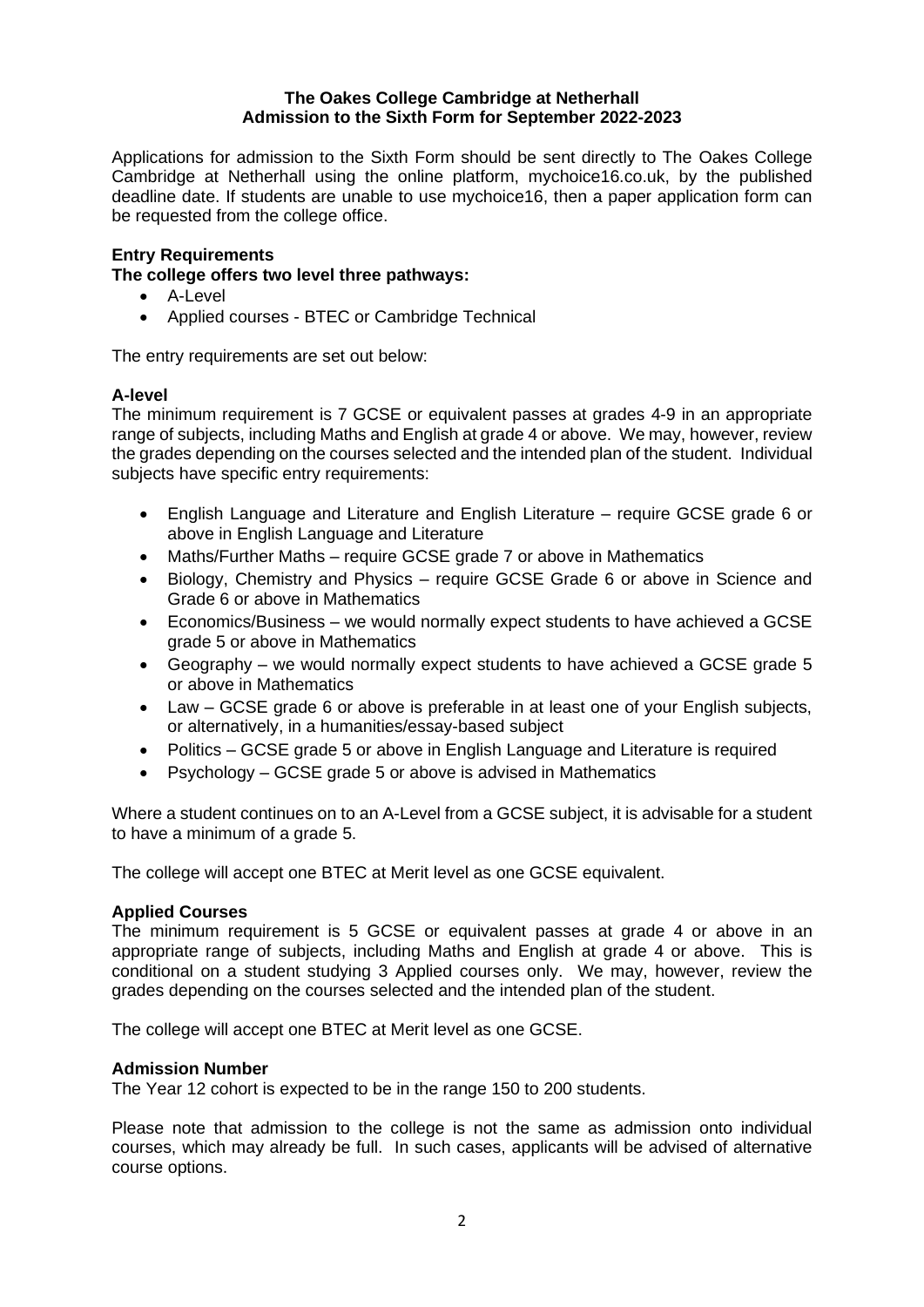Entry to the college will not be determined by a formal interview but information and guidance are readily available which will focus on course selection and expectations. A written/oral reference will be sought from applicants' current school concerning the suitability or otherwise of the course or levels being considered. Students from overseas who are eligible for study at the college will need to demonstrate that overseas qualifications meet the admissions criteria set out.

# **Oversubscription**

The revised School Admissions Code allows the opportunity for over admission, if the demand for available courses can be met (See Section 1.43). Following negotiations to determine the suitability of courses, students with statements of special educational needs that name Netherhall School and The Oakes College Cambridge for post-16 education, will be admitted. Priority will be given in the following order:

- 1. students who are looked after (LAC) and students who were looked after but ceased to be so by reason of adoption, a resident order or special guardianship order
- 2. students with a sibling at the school at the time of admission
- 3. students in a Cambridgeshire school without Year 12 and 13
- 4. students in a Cambridgeshire school not offering the courses requested
- 5. students in any school without a Year 12 and 13
- 6. students in any school not offering the courses requested

# **Oversubscription in a Category**

Priority will be given to students living nearest the school as measured by a straight line. The distance, for admissions purposes, is measured using the straight-line distance from reference point of the home, as defined by the Ordnance Survey (OS) Address Base Premium, to the main pupil entrance to the college. These distances can be produced by the LA Admissions team for the college. For families who live outside the area covered by the Cambridgeshire mapping system, distances are determined using a combination of local maps and on-line resources.

# **In-Year Transfers**

The college will follow the guidance laid out in the School Admissions Code – DFE December 2014. Consideration will be given to the following before offering a place:

- does the student meet the college admissions criteria. If the grades are not met, can the college apply a special consideration for extenuating circumstances that will not disadvantage students' long-term study/career goals
- are there available places on the courses
- does the college offer the same courses and Exam Boards that the student is currently studying and will the transfer allow the student satisfactory coverage of the course to prepare them for examinations
- a reference from the previous school which details current progress on their courses

# **Applicants from Overseas**

The college welcomes applications from overseas students who are eligible to study in the UK. Students will need to demonstrate that overseas qualifications meet the published admissions criteria. This can be achieved by using a recognised provider to assess qualifications. The applicant may incur a fee for this checking.

# **Appeals**

Parents and students have a right to appeal against any decision refusing a Sixth Form place in a school with a Sixth Form. Appeals must be heard by an independent panel within 30 school days of the appeal being lodged. To make an appeal, the appellant must submit a letter to the Principal with reasons why the appeal is being made. If an appeal is made in